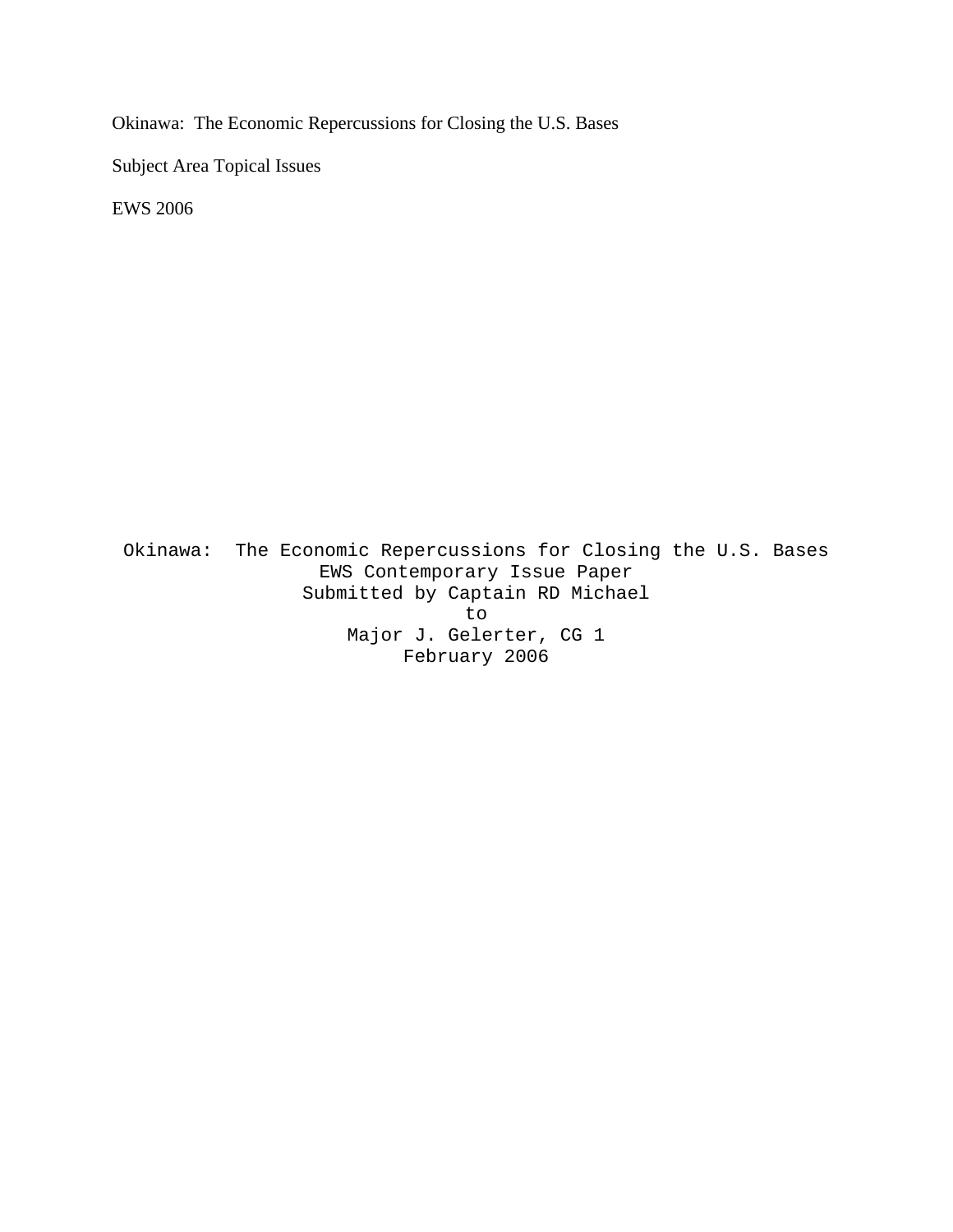| <b>Report Documentation Page</b>                                                                                                                                                                                                                                                                                                                                                                                                                                                                                                                                                                                                                                                                                                                                                                                                                                   |                             |                              |                                                   | Form Approved<br>OMB No. 0704-0188                 |                           |
|--------------------------------------------------------------------------------------------------------------------------------------------------------------------------------------------------------------------------------------------------------------------------------------------------------------------------------------------------------------------------------------------------------------------------------------------------------------------------------------------------------------------------------------------------------------------------------------------------------------------------------------------------------------------------------------------------------------------------------------------------------------------------------------------------------------------------------------------------------------------|-----------------------------|------------------------------|---------------------------------------------------|----------------------------------------------------|---------------------------|
| Public reporting burden for the collection of information is estimated to average 1 hour per response, including the time for reviewing instructions, searching existing data sources, gathering and<br>maintaining the data needed, and completing and reviewing the collection of information. Send comments regarding this burden estimate or any other aspect of this collection of information,<br>including suggestions for reducing this burden, to Washington Headquarters Services, Directorate for Information Operations and Reports, 1215 Jefferson Davis Highway, Suite 1204, Arlington<br>VA 22202-4302. Respondents should be aware that notwithstanding any other provision of law, no person shall be subject to a penalty for failing to comply with a collection of information if it<br>does not display a currently valid OMB control number. |                             |                              |                                                   |                                                    |                           |
| <b>1. REPORT DATE</b><br>2006                                                                                                                                                                                                                                                                                                                                                                                                                                                                                                                                                                                                                                                                                                                                                                                                                                      |                             | 2. REPORT TYPE               |                                                   | <b>3. DATES COVERED</b>                            | 00-00-2006 to 00-00-2006  |
| <b>4. TITLE AND SUBTITLE</b>                                                                                                                                                                                                                                                                                                                                                                                                                                                                                                                                                                                                                                                                                                                                                                                                                                       |                             |                              |                                                   | 5a. CONTRACT NUMBER                                |                           |
| <b>Okinawa: The Economic Repercussions for Closing the U.S. Bases</b>                                                                                                                                                                                                                                                                                                                                                                                                                                                                                                                                                                                                                                                                                                                                                                                              |                             |                              |                                                   | <b>5b. GRANT NUMBER</b>                            |                           |
|                                                                                                                                                                                                                                                                                                                                                                                                                                                                                                                                                                                                                                                                                                                                                                                                                                                                    |                             |                              |                                                   | 5c. PROGRAM ELEMENT NUMBER                         |                           |
| 6. AUTHOR(S)                                                                                                                                                                                                                                                                                                                                                                                                                                                                                                                                                                                                                                                                                                                                                                                                                                                       |                             |                              |                                                   | <b>5d. PROJECT NUMBER</b>                          |                           |
|                                                                                                                                                                                                                                                                                                                                                                                                                                                                                                                                                                                                                                                                                                                                                                                                                                                                    |                             |                              |                                                   | <b>5e. TASK NUMBER</b>                             |                           |
|                                                                                                                                                                                                                                                                                                                                                                                                                                                                                                                                                                                                                                                                                                                                                                                                                                                                    |                             |                              |                                                   | <b>5f. WORK UNIT NUMBER</b>                        |                           |
| 7. PERFORMING ORGANIZATION NAME(S) AND ADDRESS(ES)<br><b>United States Marine Corps, Command Staff College Marine</b><br><b>Corps, University, 2076 South Street, Marine Corps Combat</b><br>,Development Command,Quantico,VA,22134-5068                                                                                                                                                                                                                                                                                                                                                                                                                                                                                                                                                                                                                           |                             |                              |                                                   | 8. PERFORMING ORGANIZATION<br><b>REPORT NUMBER</b> |                           |
| 9. SPONSORING/MONITORING AGENCY NAME(S) AND ADDRESS(ES)                                                                                                                                                                                                                                                                                                                                                                                                                                                                                                                                                                                                                                                                                                                                                                                                            |                             |                              |                                                   | 10. SPONSOR/MONITOR'S ACRONYM(S)                   |                           |
|                                                                                                                                                                                                                                                                                                                                                                                                                                                                                                                                                                                                                                                                                                                                                                                                                                                                    |                             |                              |                                                   | 11. SPONSOR/MONITOR'S REPORT<br>NUMBER(S)          |                           |
| 12. DISTRIBUTION/AVAILABILITY STATEMENT<br>Approved for public release; distribution unlimited                                                                                                                                                                                                                                                                                                                                                                                                                                                                                                                                                                                                                                                                                                                                                                     |                             |                              |                                                   |                                                    |                           |
| <b>13. SUPPLEMENTARY NOTES</b>                                                                                                                                                                                                                                                                                                                                                                                                                                                                                                                                                                                                                                                                                                                                                                                                                                     |                             |                              |                                                   |                                                    |                           |
| 14. ABSTRACT                                                                                                                                                                                                                                                                                                                                                                                                                                                                                                                                                                                                                                                                                                                                                                                                                                                       |                             |                              |                                                   |                                                    |                           |
| <b>15. SUBJECT TERMS</b>                                                                                                                                                                                                                                                                                                                                                                                                                                                                                                                                                                                                                                                                                                                                                                                                                                           |                             |                              |                                                   |                                                    |                           |
| <b>17. LIMITATION OF</b><br>16. SECURITY CLASSIFICATION OF:                                                                                                                                                                                                                                                                                                                                                                                                                                                                                                                                                                                                                                                                                                                                                                                                        |                             |                              |                                                   | 18. NUMBER                                         | 19a. NAME OF              |
| a. REPORT<br>unclassified                                                                                                                                                                                                                                                                                                                                                                                                                                                                                                                                                                                                                                                                                                                                                                                                                                          | b. ABSTRACT<br>unclassified | c. THIS PAGE<br>unclassified | <b>ABSTRACT</b><br>Same as<br><b>Report (SAR)</b> | OF PAGES<br>10                                     | <b>RESPONSIBLE PERSON</b> |

**Standard Form 298 (Rev. 8-98)**<br>Prescribed by ANSI Std Z39-18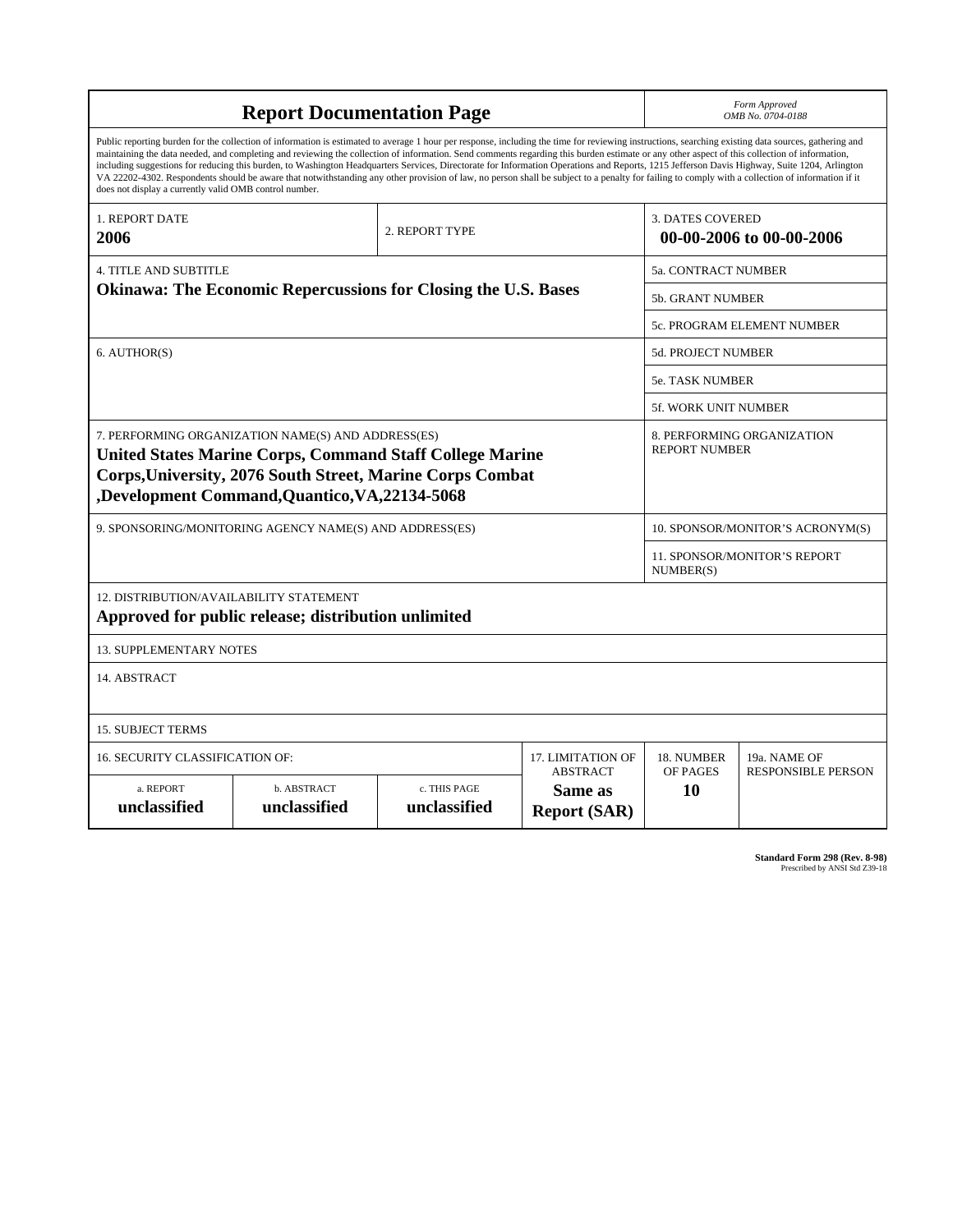The United States military bases are the third single largest contributor to Okinawa's economy. The United States military bases contribute this money to the Okinawan economy through base revenue (revenues generated through militaryrelated transactions). Base revenues consist of salaries and wages paid to Japanese base employees, rental fees paid to Japanese landowners for land used by military facilities and money spent by status of forces agreement (SOFA) personnel on the local economy. $^1$  The Japanese government should resist any suggestion of closing the United States military base on Okinawa. The closing of the United States military bases on Okinawa will cause an economic burden for the citizens of the prefecture because of the loss of income for Japanese base employees, land rent, and money spent by SOFA personnel on the local economy.

# Background

 $\overline{a}$ 

On May 16, 1972, the administrative control of Okinawa was reverted back to the Japanese government from the United States. However, as part of the Treaty of Mutual Cooperation, the United States maintained its military bases to provide an offensive military capability for the government of Japan. Most politicians refer to the U.S. government's presence in the

 $^{\rm 1}$  "Percentage of Land Area for U.S. Military and Self Defense Force Bases in Comparison to the Land Area of Okinawa", Okinawa Prefecture Homepage, <http://www3.pref.okinawa.jp/> (1 February 2006).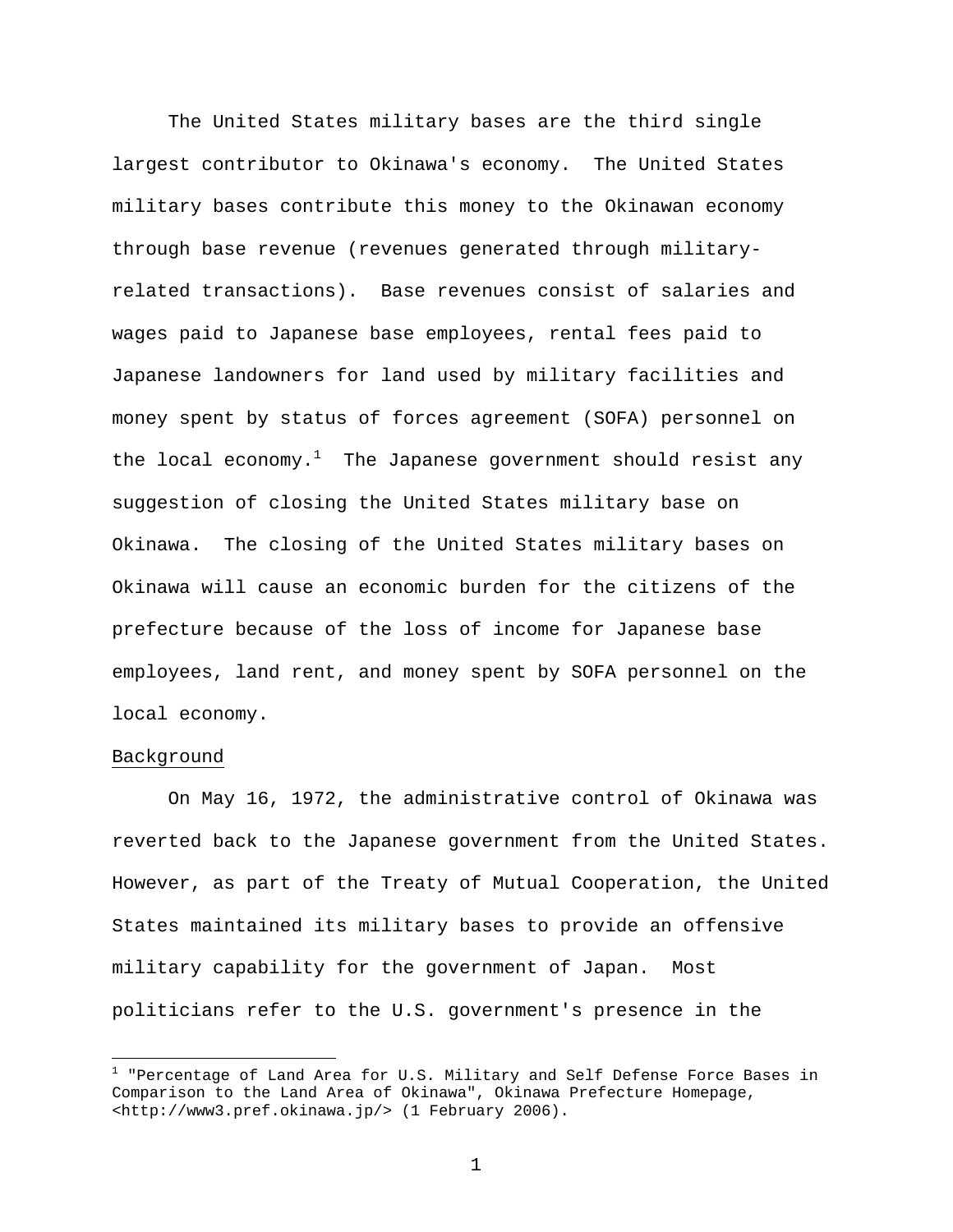Pacific Rim as "necessary because it demonstrates a visible political commitment by the United States to peace and stability in the region."<sup>2</sup> The United States military bases include 38 facilities and makes up 10.5 percent of the total land area of the Okinawa prefecture.<sup>3</sup> As of the end of March 2001, the Naha Defense Facilities Administration Bureau reported that 24,860 United States personnel were stationed within the Okinawa prefecture. $^4\,$ 

In recent years, some have called for an immediate reduction of United States facilities and personnel in Okinawa citing safety and economic concerns, noise pollution, and moral infractions of servicemembers. There is no doubt that the Okinawa population carries the burden of the United States military bases. The Marine Corps Air Station Futemna's heavy air traffic surrounds the city of Ginowan, which has a population of 90,000. In August 2004, a CH-53E helicopter crashed into Okinawa International University. Fortunately, no one was seriously injured including the helicopter crew. More seriously, the Okinawans have endured isolated acts of sexual misconduct that has ranged from cases of sexual abuse to the

 $\overline{a}$ 

 $^2$  GAO report to the Honorable Duncan Hunter, Overseas Presence: Issues Involved in Reducing the Impact of the U.S. Military Presence on Okinawa, March 1998, 15 & 24.

<sup>&</sup>lt;sup>3</sup> "Percentage of Land Area for U.S. Military and Self Defense Force Bases in Comparison to the Land Area of Okinawa", Okinawa Prefecture Homepage, <http://www3.pref.okinawa.jp/> (1 February 2006).

<sup>4</sup> "Number and Land Area of Facility and Number of Personnel by Forces", Okinawa Prefecture Homepage, <http://www3.pref.okinawa.jp/> (1 February 2006).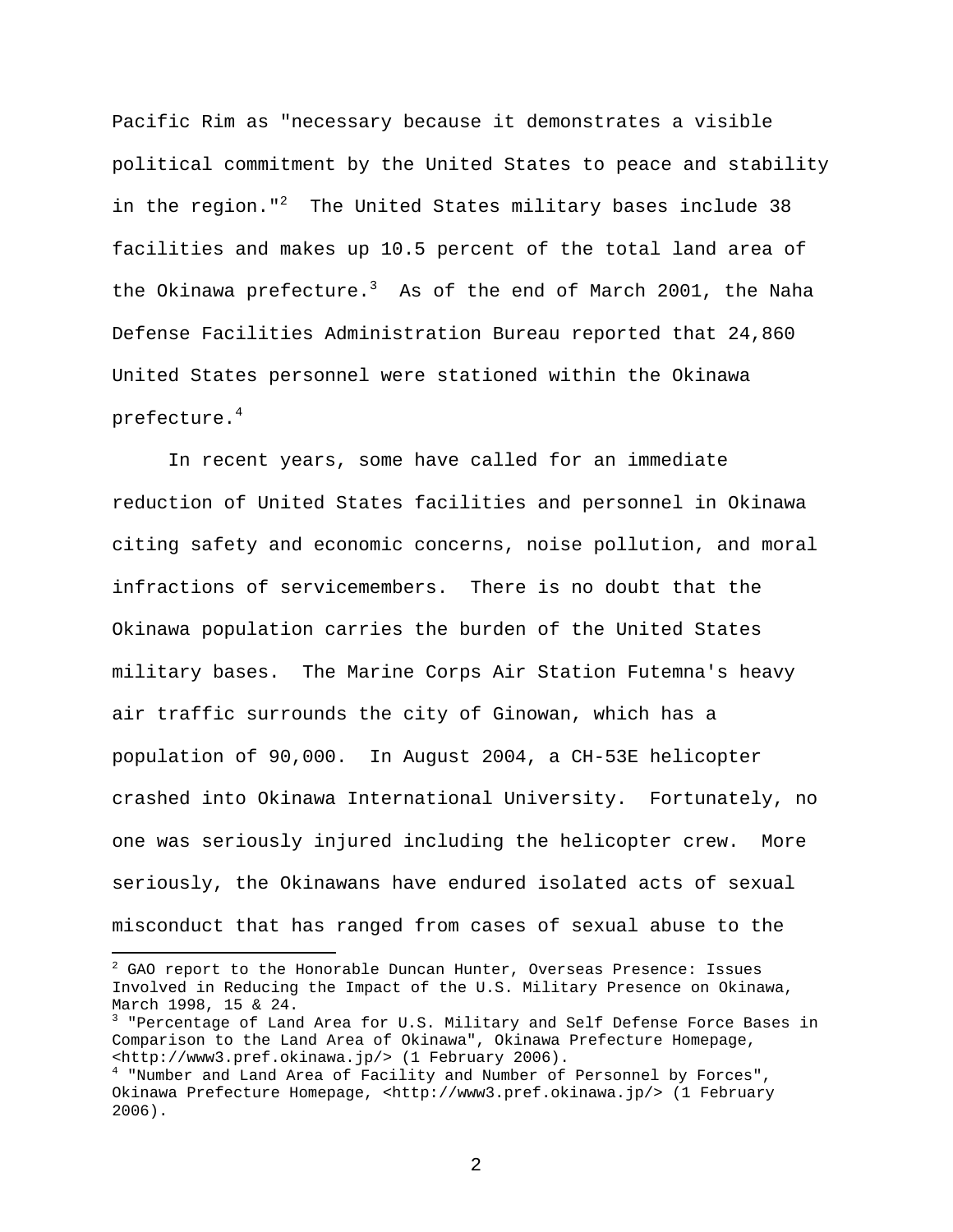1995 rape of a 12-year old girl by three servicemembers. However, the Okinawan population has become so engrossed by the negative aspects of the military bases that they have forgotten the benefits.

"The American military presence [in Okinawa] is a confidence-building measure, and if that presence were withdrawn, the countries in [Southeast Asia] would feel less confident that no threat to their [economic] security would appear".<sup>5</sup> Although this is a regional consideration the withdrawal of the United States military should be a concern for the Japanese government. According to Okinawa's 1999 data, the United States military bases on Okinawa contribute 1.831 billion yen or 5 percent of the Okinawan gross prefecture expenditure. $^6$ "The value of base revenues has approximately doubled from 78 billion yen at the time of reversion to 183.1 billion yen in 1999. Thus, base revenues still remain a large source of income for Okinawa's economy as one of the essential element in the prefecture's economic activities." $^7$  The largest contribution of the United States military base is rental fees paid to the Japanese landowners for the land that the military uses.

 $\overline{a}$ 

<sup>5</sup> Michael Mandelbaum, *The Case for Goliath: How America Acts as the World's Government in the 21st Century* (New York: Public Affairs, 2005), 40.

<sup>6</sup> "Impact on the Prefecture Economy," Okinawa Prefecture Homepage, <http://www3.pref.okinawa.jp> (1 February 2006).

 $^7$  "Number and Land Area of Facility and Number of Personnel by Forces", Okinawa Prefecture Homepage, <http://www3.pref.okinawa.jp/> (1 February 2006).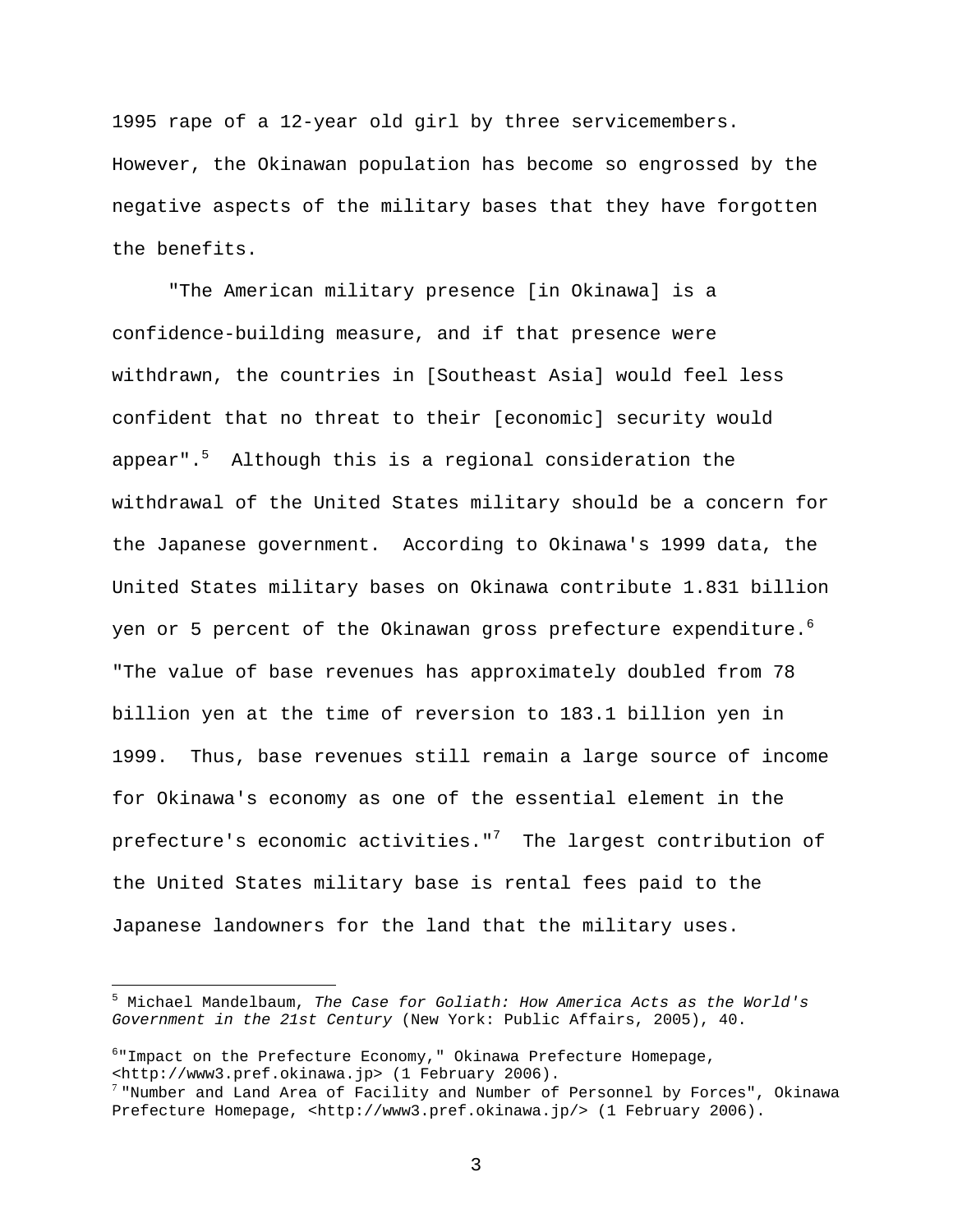#### Land Rent

In 1972, when the United States dissolved its occupational government returning Okinawa to Japanese jurisdiction but retaining conditional rights to all U.S. military installations. The Japanese government rents the property from the original landowners, lending it to the United States forces. If the United States bases close the landowners will lose this guaranteed rental income.

The loss of income for the land rent, the rental fees paid to Japanese landowners for land used by military facilities will cause the greatest impact to the Okinawa economy. According to the Naha Defense Facilities Administration Bureau (as of March end, 2001), individual citizens own 33 percent of the land occupied by the U.S. military bases. $^8$  Since 1971, the land rent has increased by 668 million yen. By 1999, the land rent had increased to 794 million yen, or 7.1 million dollars. This figure represents 2.3 percent of the total gross prefectual domestic expenditure. $^9$  This one element of base revenues is higher than the total amount of Okinawa's net product from agriculture (including forestry and fisheries), which is Okinawa's fourth largest industry.

 $\overline{a}$ 

<sup>8</sup> "Land Area by Type of Ownership," Okinawa Prefecture Homepage, <http://www3.pref.okinawa.jp/> (1 February 2006).

 $9$  ibid.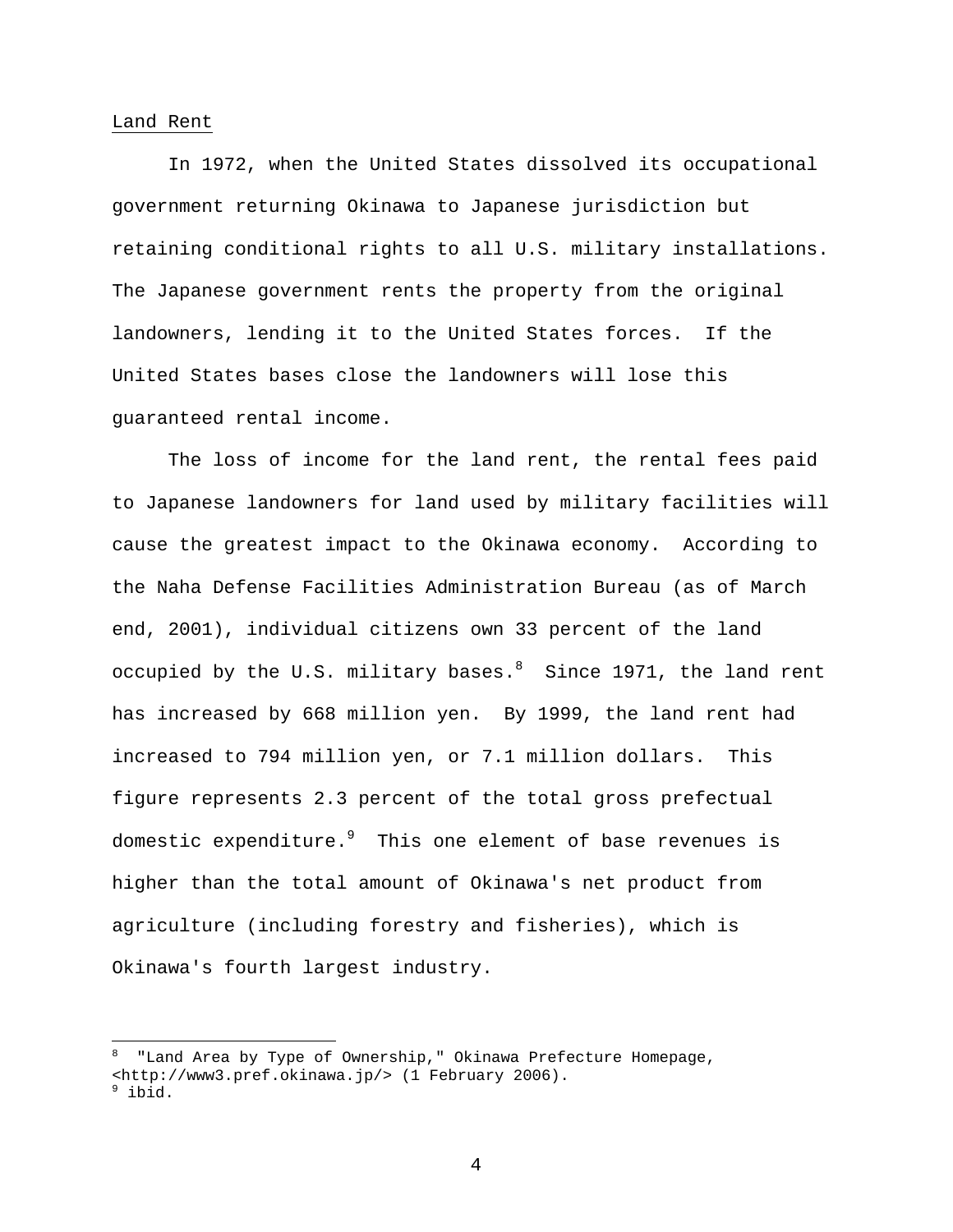The opponents of the United States military bases cannot claim that commercial interests would adequately compensate the landowners for their land. In fact in the September 9, 2003 issue of the *Okinawa Times*, an article titled, "Okinawa Land Prices Still Sinking", stated the following:

In its announcement on land prices for this year, the Okinawa Prefectural Government stated that real estate prices fell an average of 4.7% from last year, continuing a trend for the past ten years with this year's decrease the largest since the survey started in 1976. Housing lots were 3.3% cheaper than last year and land for commercial use had fallen by 7.6%. Within the downward trend, areas around monorail stations had smaller rates of decrease. Residential land prices have shrunk for five consecutive years. The rate of decrease was 1.5% less than the national average, but Okinawa's rate was highest in the Kyushu area. Due not only to a business slump in real estate, the decrease was also caused by extra land availability from land reclamation in the southern and central areas of the Okinawa main island. High rates of decrease were as follows: Nishihara 11.5%, Yonabaru 9.8%, Ginowan 9.4%, and Haebaru 9.3%. The marginal drop in commercial land prices, having fallen for twelve consecutive years, was the highest in the nation, exceeding the 7.4% national average. Supermarkets moved to the outskirts of municipalities, so inner city shopping area land prices kept falling. The biggest fall was in Kitanakagusuku with 13%, followed by Nago at 11.6%, Hirara at 11.5%, and Itoman at 11.1%. The highest residential land price was 170,000 yen per square meter in the Naha Shintoshin (New City Center) Area and 600,000 yen for commercial land by the Chiyoda Seimei building in the Matsuyama area of Naha City along Route  $58.^{10}$ 

 $\overline{a}$ 

<sup>&</sup>lt;sup>10</sup> "Okinawa Land Prices Still Sinking," Okinawan Times, 9 September 2003, retrieved from http://www.okinawatimes.co.jp/eng/20030927.html on 1 February 2006.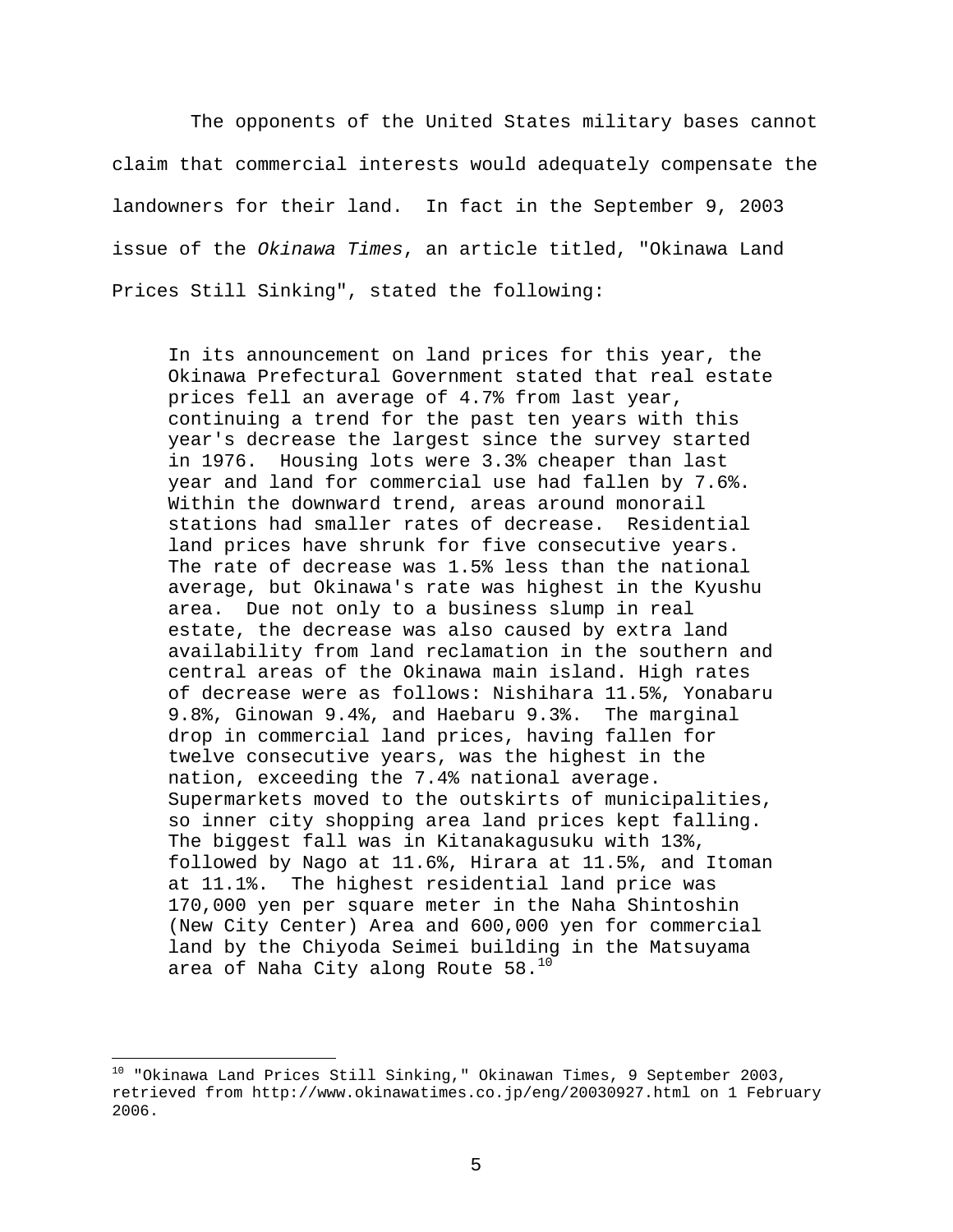Therefore, the landowner's opportunity to make a profit on their land lies in the United States military bases.

# Japanese National Salaries

1

 The second largest revenue generated by the U.S. military bases is the salary paid to the local national hires. The U.S. military base employs approximately 8,700 Okinawans. The annual salary for these local national hires is 10 percent higher than those jobs with the central government. In 1999, the salary paid to the Japanese base employees was 523 million yen or 4.7 million dollars.

 In an article published by Japan, Inc., a network industry publication, it stated the following:

 Okinawa has been coaxing [information technology] companies to come to the island by offering them several incentives. For example, 30 percent of [Okinawa's] young employees' salaries are subsidized by the Japanese Government. The Okinawa government also covers 80 percent of companies' telecommunications expenses. The central government has recently decided on several new policies for Okinawa, making it a tax haven for the financial industry and reducing fuel tax on flights between Okinawa and Japan's mainland. $11$ 

Although the government is attempting bring in industry, some argue that these are not the type of jobs the Okinawans need. In fact, "most call center salaries are often less than 150,000

 $11$  Takehiko Kambayashi, "Okinawa: A Trouble Island has Visions of IT Paradise," *Japan, Inc.*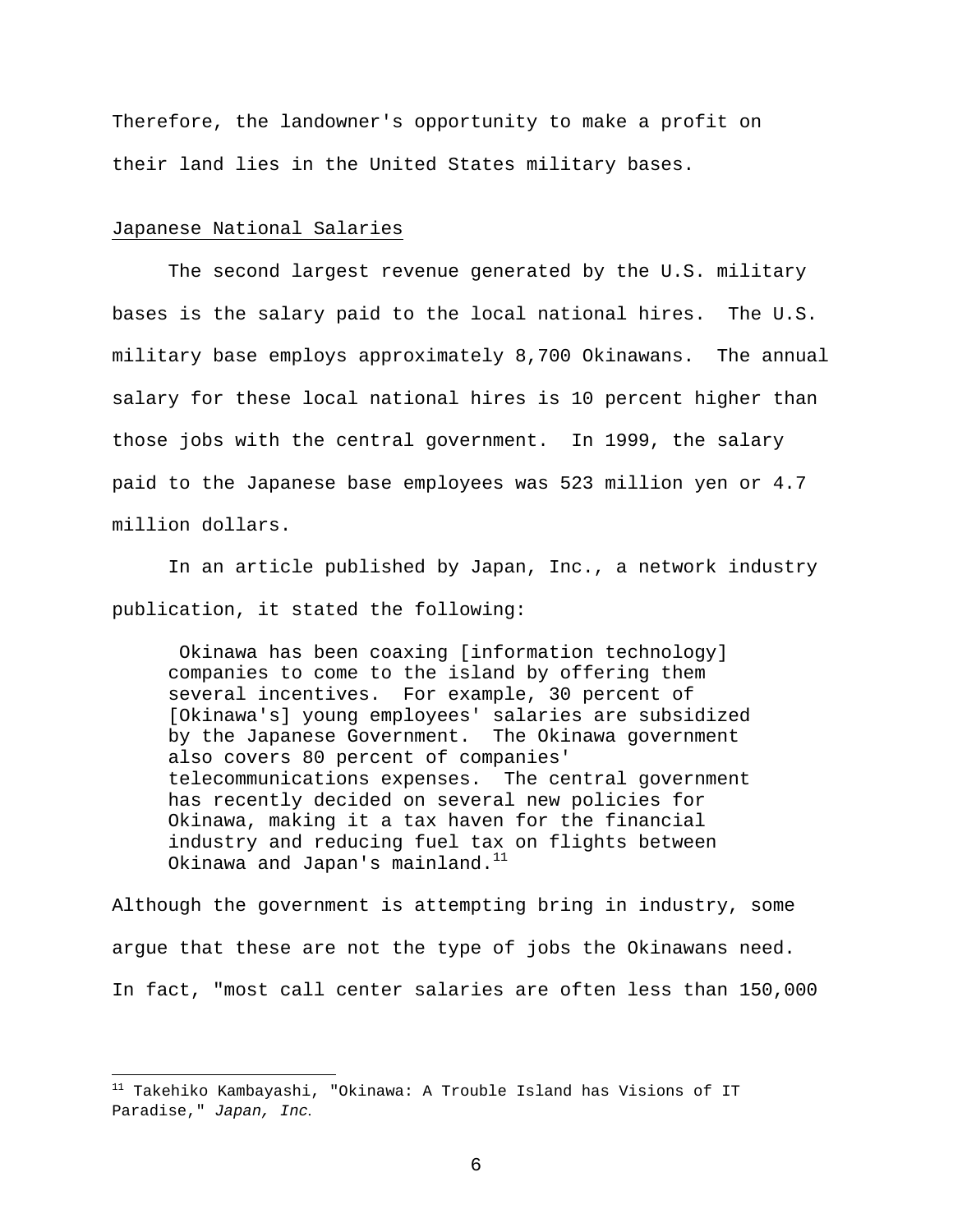month."<sup>12</sup> Furthermore, within a three year span from 1999 to 2002 only 3,500 jobs have been created.

The mercantile industry which has been suggested as an alternative to base employment is concentrated in nearby countries. "Okinawa salaries are far higher than those of nearby Philippines, Taiwan, and mainland China. [Okinawa] can not compete for industrial investment which flows to countries with cheaper labor." $13$  Furthermore, the base jobs are not comparable to positions offered by private firms or those within the central government. A base closure would require the base personnel to train for competitive positions in private firms, an expense which would likely have to be paid for by the Japanese government.

#### Expenditures by SOFA Status Personnel

 Base revenues also include the money spent (expenditures) of the estimated 25,000 SOFA personnel on the local economy. SOFA personnel account for approximately 4.6 million dollars in purchases or approximately 2 percent to Okinawa's gross prefectual expenditure. These expenditures constitute monies spent at restaurants, clothing shops, and language instruction.

 The implications of losing this percentage of gross prefectual expenditure would create a void in the economy. The

 $12$  ibid.

 $^{13}$  Ezra F. Vogel, "The Case for U.S. Troops in Okinawa," Retrieved from http://aasianst.org on 30 November 2005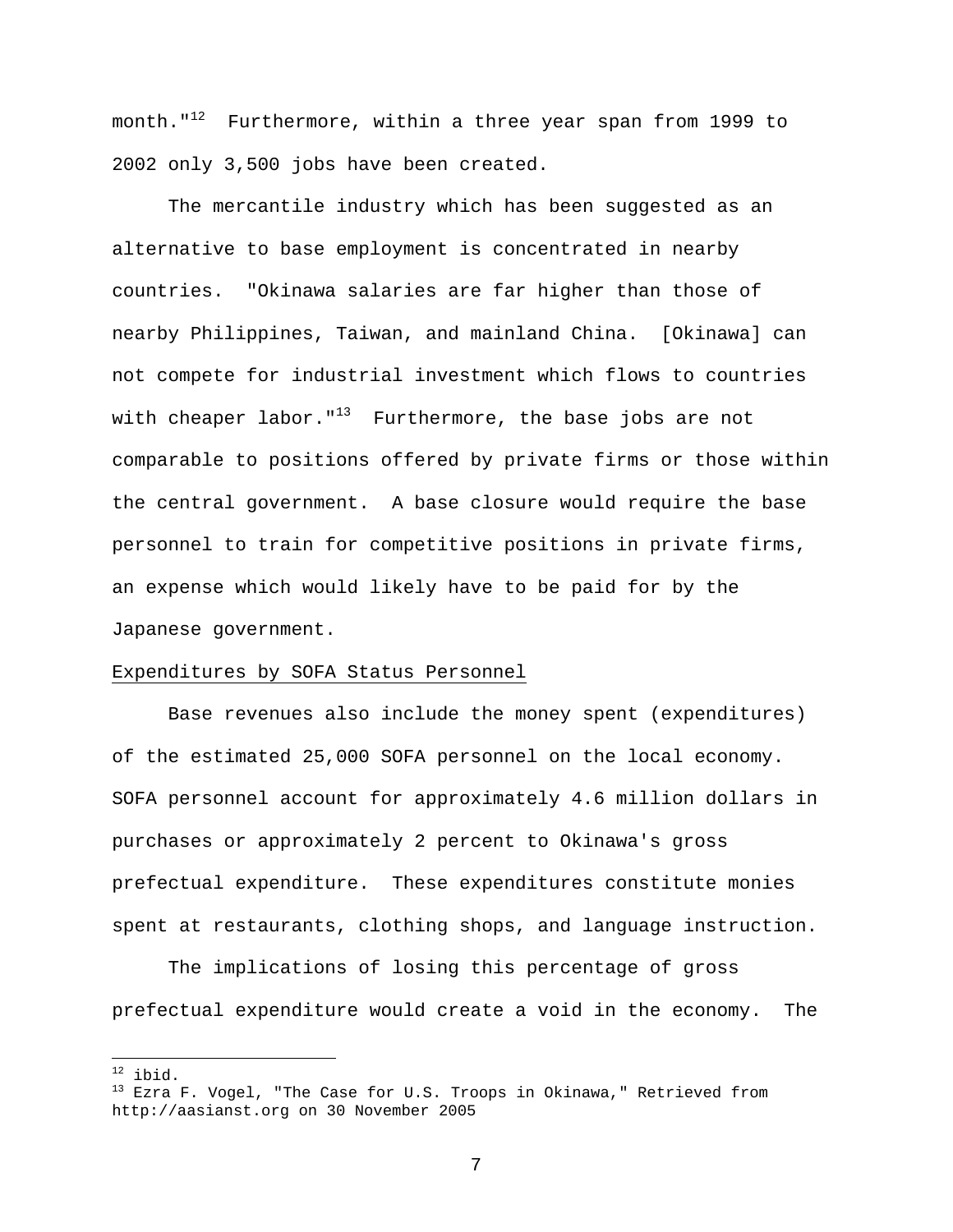implications for the restaurants, arcades, and clothing shops would cause an adverse reaction within the economy. This situation would lead to increased unemployment and inflation. Conclusion

In conclusion, Okinawa should consider all the consequences of urging the removal of the United States military bases. The prefecture will lose a large part of its economic foundation when the United States military bases leave. The implications are increased unemployment, loss of income for landowners who's land the bases occupy, and an economic burden for the citizens of Okinawa. Although the opposition may claim to have a plan to employ these workers, the reality is that Okinawa is not going to attract industrial firms that compete with the wages earned by base employees. Furthermore, the Japanese government will have to consider an alternative to the Treaty of Mutual Cooperation. After all, this is the document that provides Japan with an offensive military capability. Unfortunately, once the United States military departs, Japan will be much more dependent on United States government than now.

Word Count: 1,588